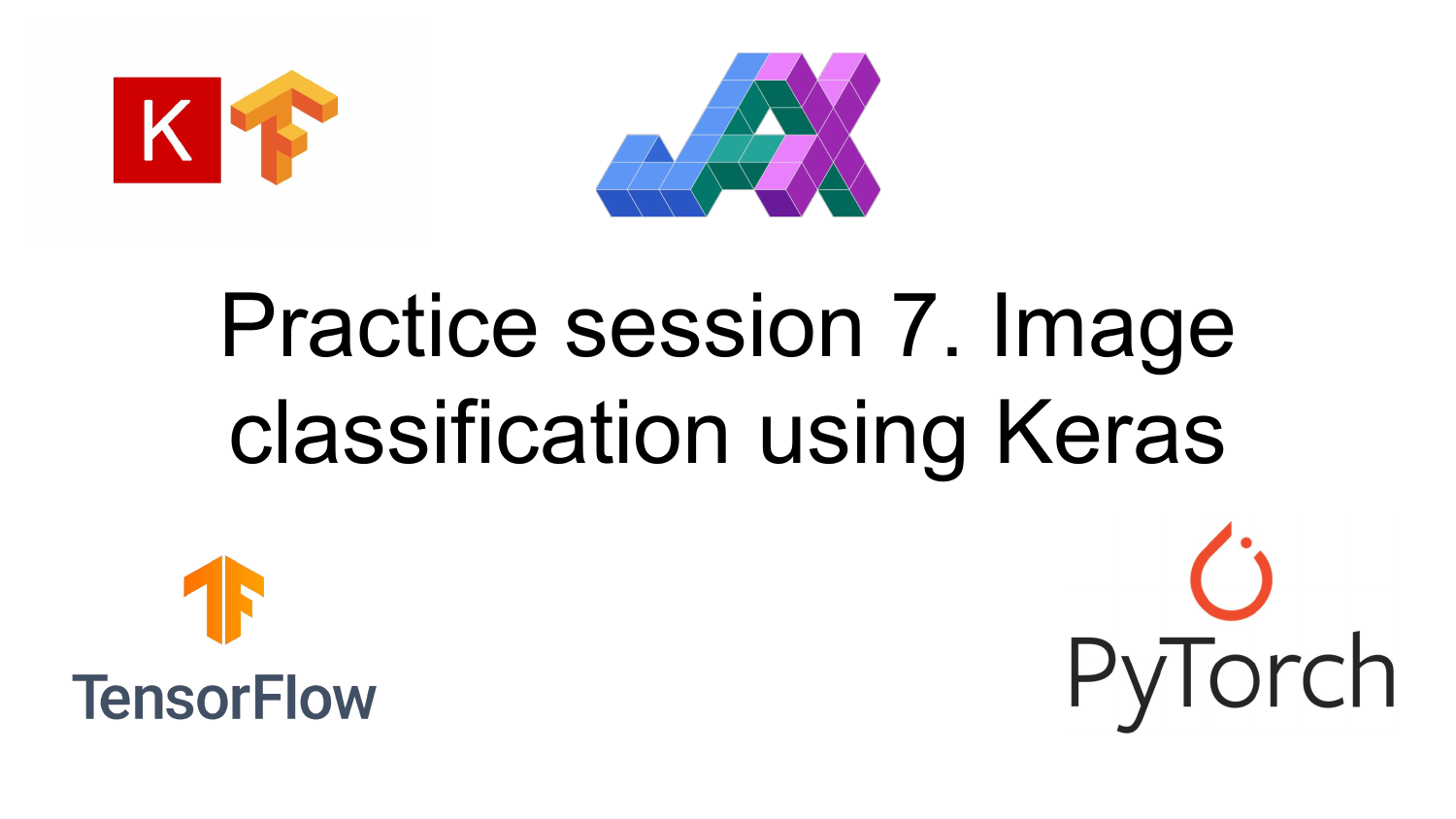## "The more languages frameworks you know the easier it is to learn new ones"\*

What is important when selecting the framework:

- Purpose of project (industry vs research, deployment to mobile device?)
- Experience (some frameworks more intuitive for python programmers)
- Community (it is important to know where to look for help)
- Model availability (OpenAI's GPT-3 has over 175 billion parameters, and GPT-4 will have over 100 trillion parameters)

\* All arguments in the presentation are subjective opinion and can be criticized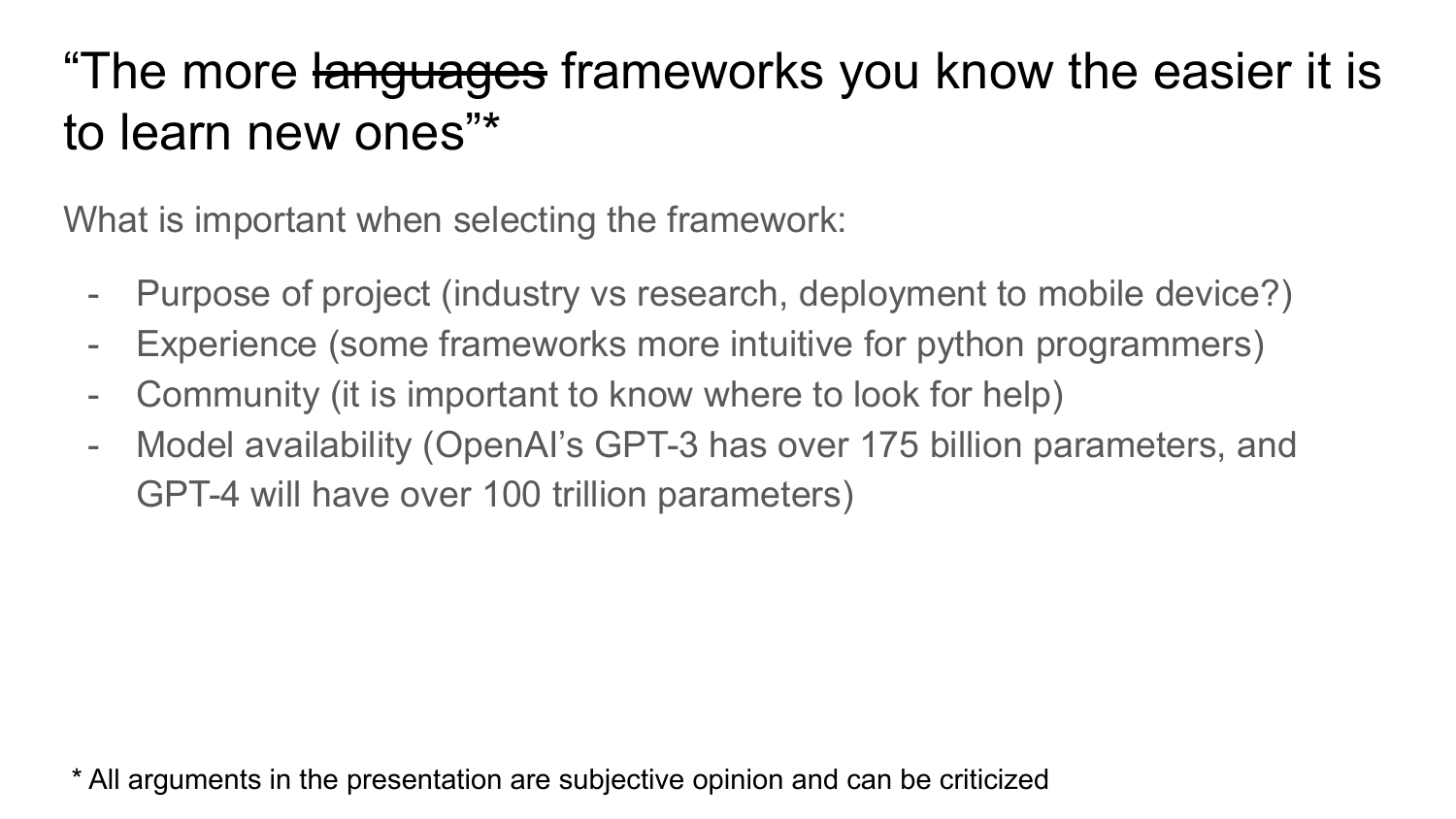#### Research trends

[https://www.assemblyai.c](https://www.assemblyai.com/blog/pytorch-vs-tensorflow-in-2022/) [om/blog/pytorch-vs-tensor](https://www.assemblyai.com/blog/pytorch-vs-tensorflow-in-2022/) [flow-in-2022/](https://www.assemblyai.com/blog/pytorch-vs-tensorflow-in-2022/)

Imperative Programming vs Symbolic Programming

Dynamic Computation Graph vs Static Computation Graph

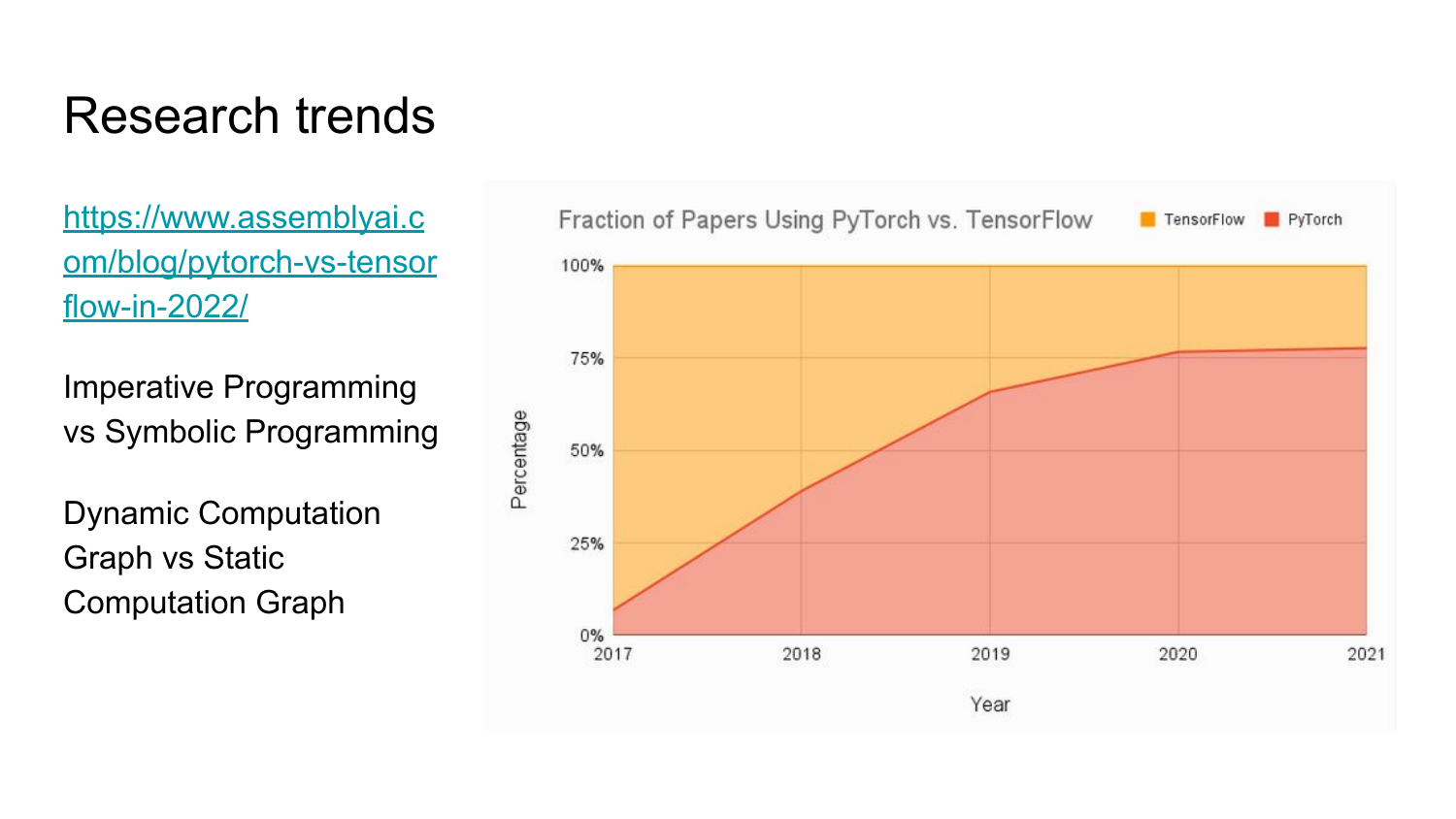### Papers with code

https://paperswithcode.com/task/image-classification

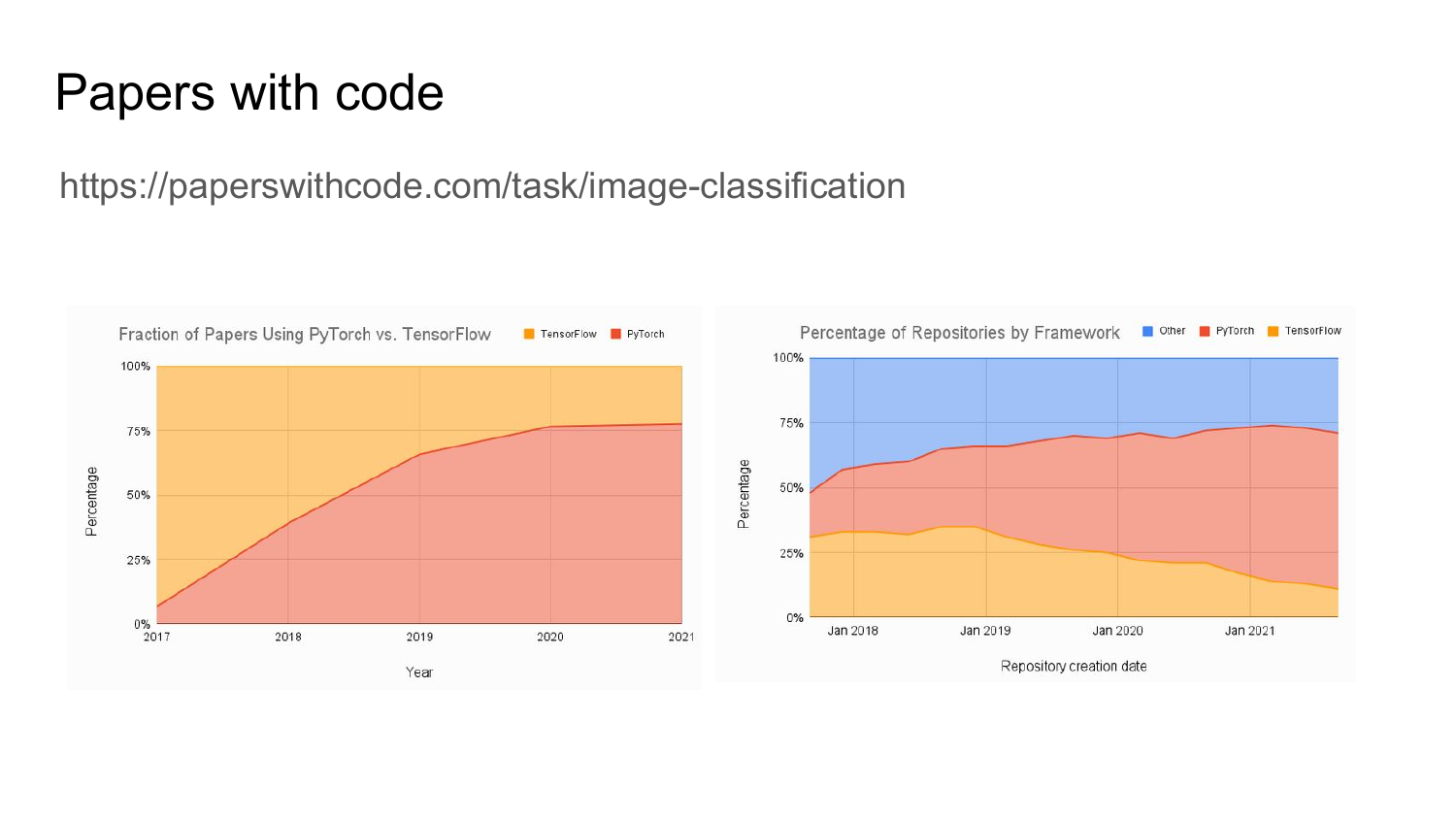## Why do we still need Tensorflow?

- Model deployment
- **Serialization**
- Device management
- **Visualizer**
- Open-source
- Documentation (actually both are good)



LinkedIn and ZipRecruiter data correspond to all jobs posted in the U.S. while Indeed data corresponds to jobs posted within 100 miles of 11 major cities in the U.S.

Pytorch is better for rapid prototyping in Research. Good start for small-scale projects. Better utilization and optimization for use of GPUs.

Tensorflow is better for large-scale deployments. Good for cross-platform and embedded deployment. Bigger community base and many users.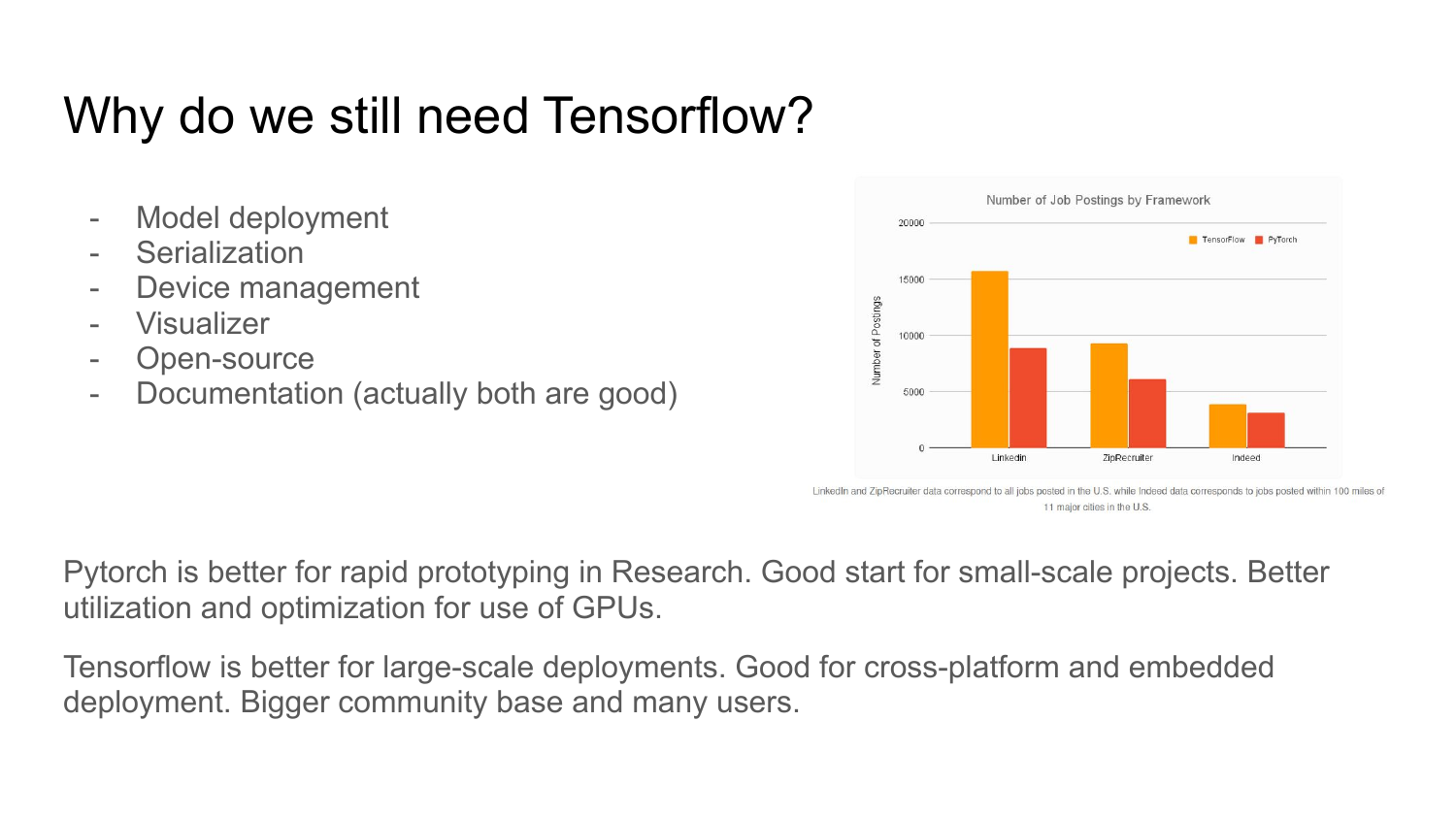**Google AI:** primary publish research with TensorFlow

**DeepMind:** standardized the use of Tensorflow in 2016, although in 2020 announced use JAX to accelerate their research

**OpenAI:** standardized the use of PyTorch in 2020, however, older baselines in Tensorflow. **Baselines provides high-quality implementation of Reinforcement Learning algorithms, so TensorFlow may be the best choice for Reinforcement Learning practitioners.** 

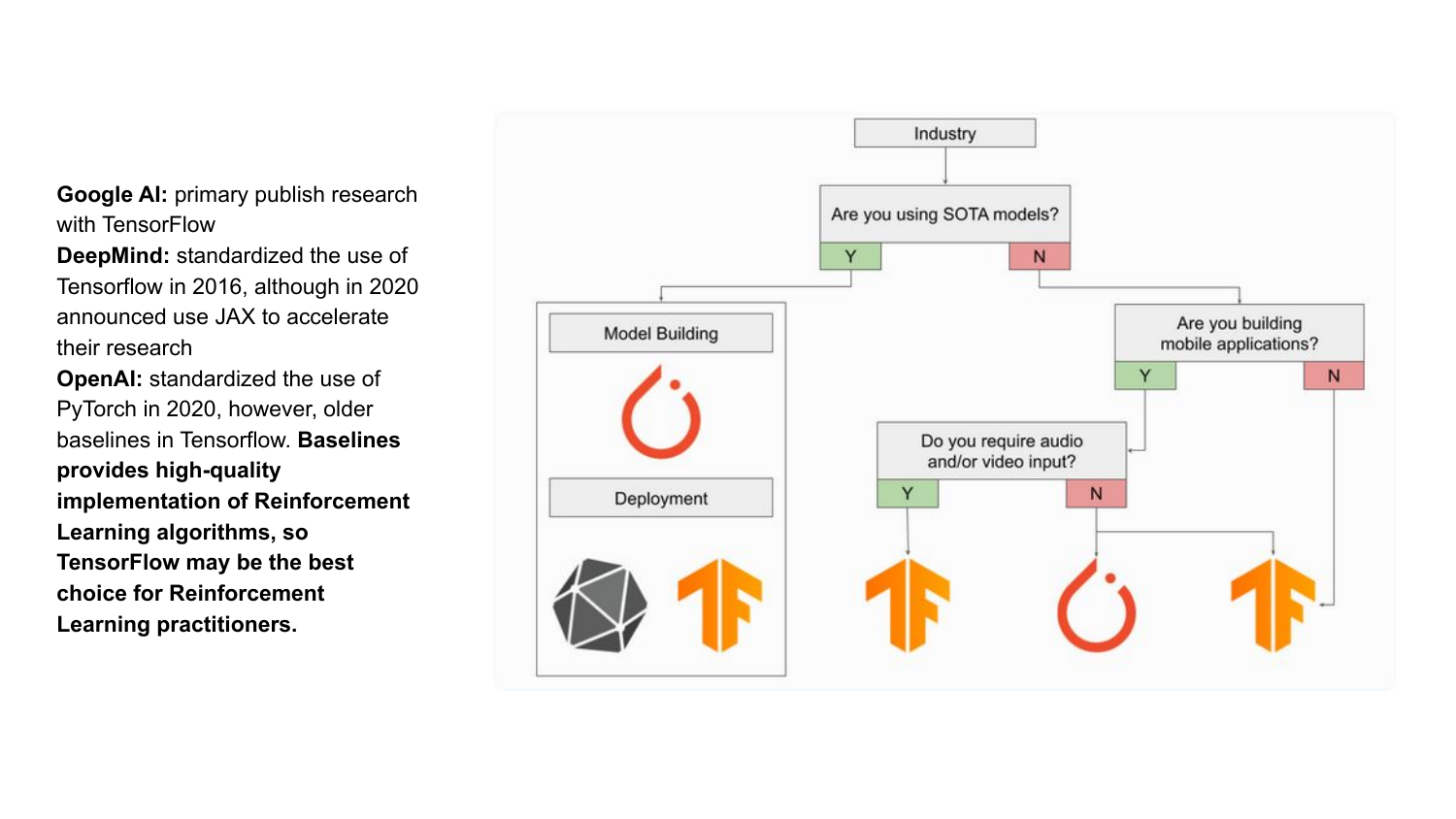**JAX:** another library developed by DeepMind. With its updated version of Autograd, JAX can automatically differentiate native Python and NumPy code. JAX is able to differentiate through all sorts of python and NumPy functions, including loops, branches, recursions, and more. This is **incredibly useful for Deep Learning apps as we can run backpropagation pretty much effortlessly**.

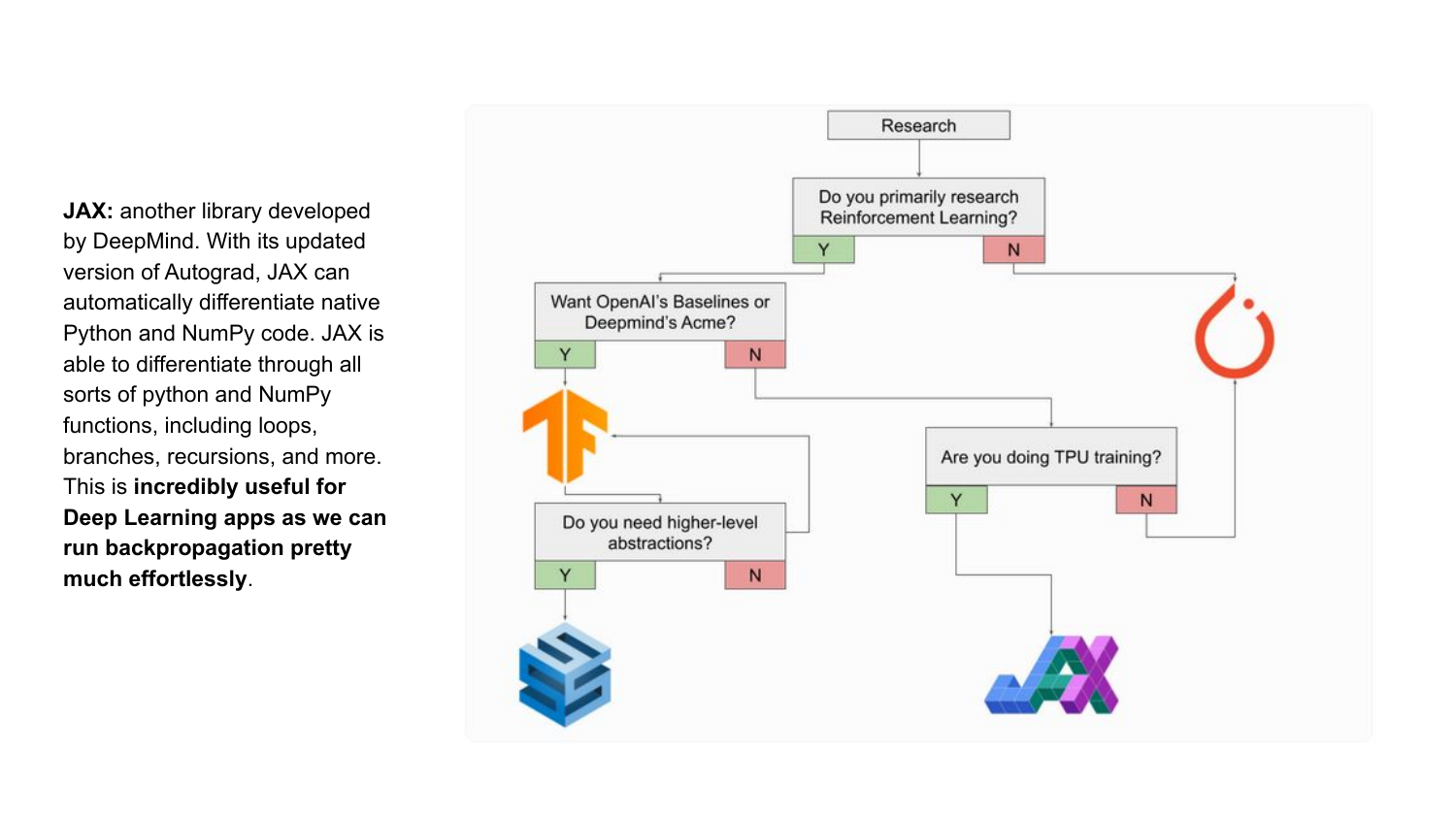

\*https://www.assemblyai.com/blog/pytorch-vs-tensorflow-in-2022/